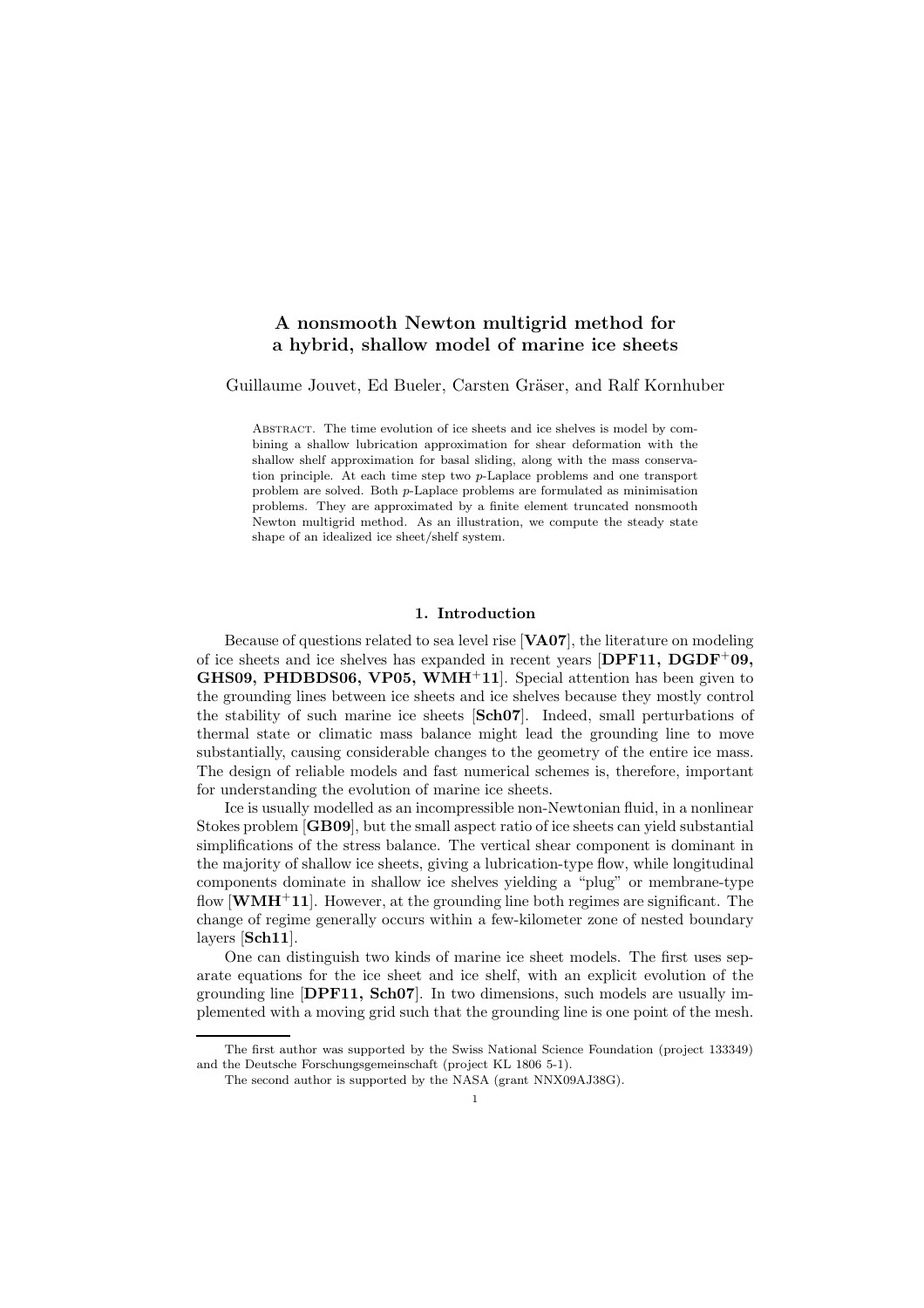Unfortunately, in three dimensions, moving the mesh to follow the grounding line, a curve along the bedrock, is a harder task. Such two-mode models need to be connected by a continuity boundary condition at the grounding line.

The current paper adopts a second strategy. We use a unified model for both the ice sheet and shelf. The grounding line has an implicit description, namely the flotation criterion. We use an adaptive grid to deal with the sharp changes in flow regime close to the grounding line. Our model also derives the shape and evolution of grounded ice sheet margins from the same combination of equations, but in a parameter range where basal resistance dominates. Our results are for two-dimensional (plane) flows only; the three-dimensional case is in preparation.

### 2. Model

Let  $\Omega \subset \mathbb{R}$  be the maximum horizontal extent of a two-dimensional ice sheet and  $[0, T]$  be a time interval, with  $T > 0$ . We assume a fixed bedrock elevation function  $z = b(x)$  in  $\Omega$ . We denote by  $l(x, t)$  and  $s(x, t)$  the elevation of the lower and upper ice surfaces, respectively;  $l = b$  where ice is grounded and  $l > b$  where ice is floating (Fig. 1). The ice thickness is  $h = s - l$ , and  $h \geq 0$  on  $\Omega$ . Where the bedrock elevation b is above sea level  $z = 0$ ,  $h = 0$  is allowed. The functions s, l and h are continuous on  $\Omega$ , and cliffs are allowed only at the boundary of  $\Omega$ .



FIGURE 1. Notation for a two-dimensional ice sheet/shelf system.

Let  $\rho_i$  and  $\rho_w$  denote the densities of ice and water, respectively. Archimedes's principle for flotation implicitly determines the grounding line, so that the lower surface elevation is determined from other fields  $[PSP^+12, WMH^+11]$ :

(2.1) 
$$
l = \max \left\{ b, -\frac{\rho_i}{\rho_w} h \right\}.
$$

The grounding line is the abscissa where the maximum in (2.1) switches.

Following  $[BB09, WMH<sup>+</sup>11]$ , the ice flow is described by superposing velocity from the isothermal shallow ice approximation (SIA) model **[GB09**] that accounts for the vertical shear, and from the shallow shelf approximation (SSA) model **[Sch06a**] that accounts for the longitudinal stresses and basal friction (where grounded).

2.1. The shallow ice approximation. The isothermal SIA stress balance combines with mass conservation to give a single partial differential equation (PDE) for the ice thickness h [GB09]. Let  $\Gamma = 2A(\rho_i g)^{p-1}/(p+1) > 0$ , where  $A > 0$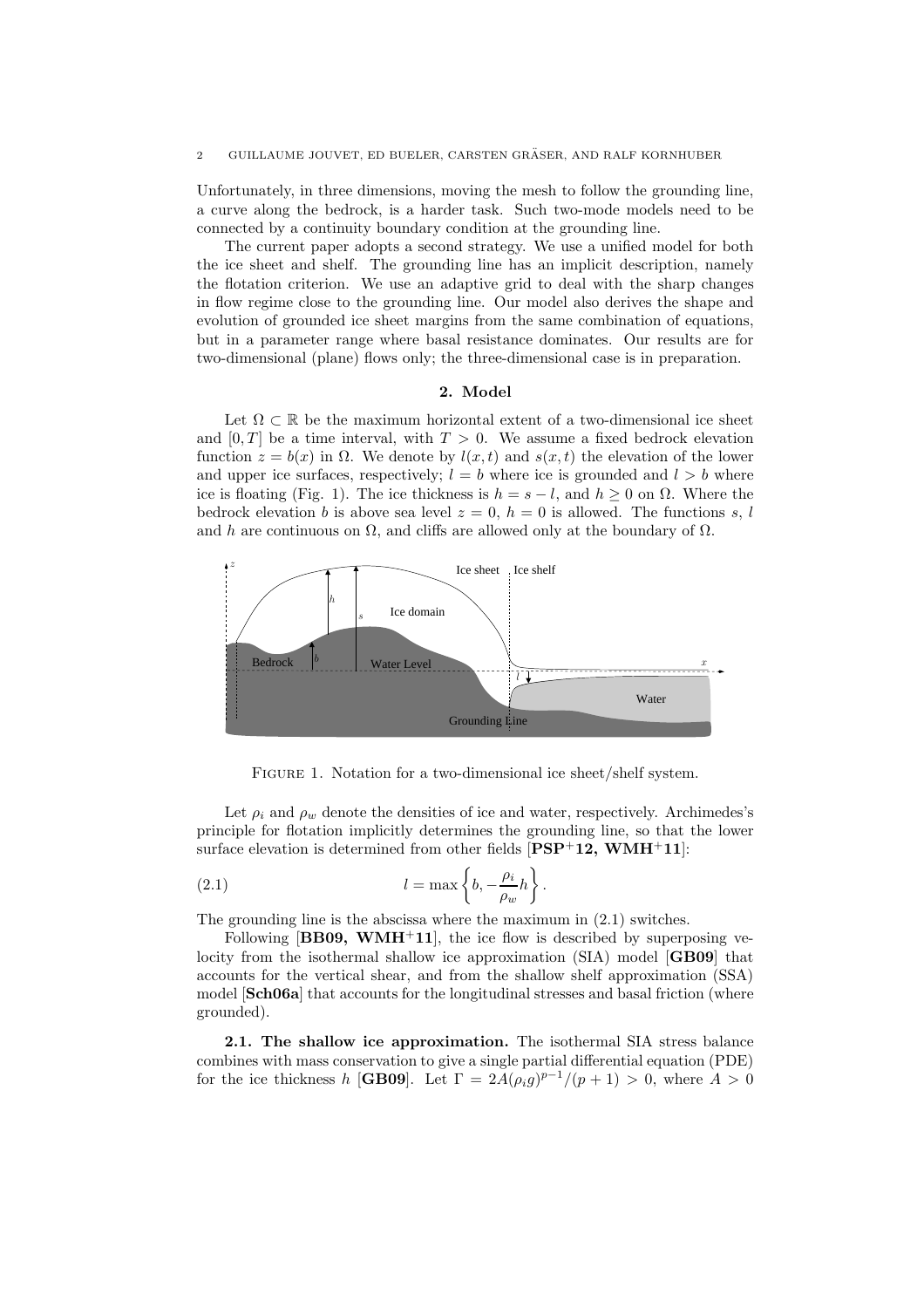is the constant ice softness,  $p = n_{\text{Glen}} + 1$  where the Glen flow law exponent has standard value  $n_{\text{Glen}} = 3$  [GB09], and g the acceleration of gravity. The PDE is

(2.2) 
$$
\frac{\partial h}{\partial t} - \Gamma \frac{\partial}{\partial x} \left( h^{p+1} \left| \frac{\partial h}{\partial x} + \frac{\partial l}{\partial x} \right|^{p-2} \left( \frac{\partial h}{\partial x} + \frac{\partial l}{\partial x} \right) \right) + \frac{\partial}{\partial x} (hu) = a, \quad \text{if } h > 0,
$$
  
(2.3) 
$$
h = 0, \quad \text{otherwise.}
$$

Here u is the basal sliding (defined later by the SSA model) and  $a(x)$  is the climatic mass balance (accumulation and ablation). Equations (2.2), (2.3) should be interpreted as an obstacle problem that incorporates the free-boundary constraint  $h \geq 0$  [CDD<sup>+</sup>02, JB], however. The variational inequality form is

(2.4) 
$$
\int_{\Omega} \frac{\partial h}{\partial t}(v-h) + \Gamma \int_{\Omega} h^{p+1} \left| \frac{\partial h}{\partial x} + \frac{\partial l}{\partial x} \right|^{p-2} \left( \frac{\partial h}{\partial x} + \frac{\partial l}{\partial x} \right) \frac{\partial}{\partial x}(v-h) + \int_{\Omega} \frac{\partial}{\partial x}(h u)(v-h) \ge \int_{\Omega} a(v-h),
$$

where  $v > 0$  are test functions. The grounded ice sheet margin, the time-dependent free boundary of the ice domain  $\{h > 0\}$ , comes from solving (2.4).

2.2. The shallow shelf approximation. In this section, we describe the model which determines  $u$  in  $(2.4)$ . The velocity  $u$  solves on the restricted ice domain  $\{x \in \Omega, h(x) > 0\}$  the SSA equation [Sch06a]:

(2.5) 
$$
-2A^{1-q} \frac{\partial}{\partial x} \left( h \left| \frac{\partial u}{\partial x} \right|^{q-2} \frac{\partial u}{\partial x} \right) + C|u|^{m-1} u \times \mathbf{1}_{G(h)} = -\rho_i gh \frac{\partial s}{\partial x}, \text{ if } |u| > 0,
$$
  
(2.6) 
$$
u = 0, \text{ else,}
$$

where  $q = p/(p-1) \in (1, 2)$  is the conjugate exponent to p and  $m \geq 0, C \geq 0$  are given parameters. We denote the grounded set

(2.7) 
$$
G(h) := \{x \in \Omega, \, b(x) + (\rho_i/\rho_w)h(x) > 0\}
$$

so that  $\mathbf{1}_{G(h)}$  in (2.5) is equal to one in the grounded part and zero otherwise. Physically, the first term in (2.5) represents longitudinal stress gradients while the second term represents basal friction. The right-hand-side represents the gravitational forces in the form called the "driving stress" [GB09]. The  $m = 0$  case is a Coulomb-type or "plastic till" friction law [Sch06b, Sch06a, Sch09]. On the boundary of  $\{h > 0\}$ , we have either a stress-free condition if the margin is grounded or a water-ice balance stress condition if the margin is floating, i.e. at the calving front. In both cases, the condition is:

(2.8) 
$$
2A^{1-q}h\left|\frac{\partial u}{\partial x}\right|^{q-2}\frac{\partial u}{\partial x}=\frac{1}{2}\left(1-\frac{\rho_i}{\rho_w}\right)\rho_igh^2:=F.
$$

By extending u by zero where  $h = 0$ , equation (2.5) with boundary condition (2.8) is reformulated as the variational inequality [Sch06a]:

(2.9) 
$$
2A^{1-q} \int_{\Omega} h \left| \frac{\partial u}{\partial x} \right|^{q-2} \frac{\partial u}{\partial x} \frac{\partial}{\partial x} (v-u) + \frac{C}{m+1} \int_{G(h)} (|v|^{m+1} - |u|^{m+1}) + \rho_i g \int_{\Omega} h \frac{\partial s}{\partial x} (v-u) - \int_{\partial \Omega} F(v-u) \ge 0,
$$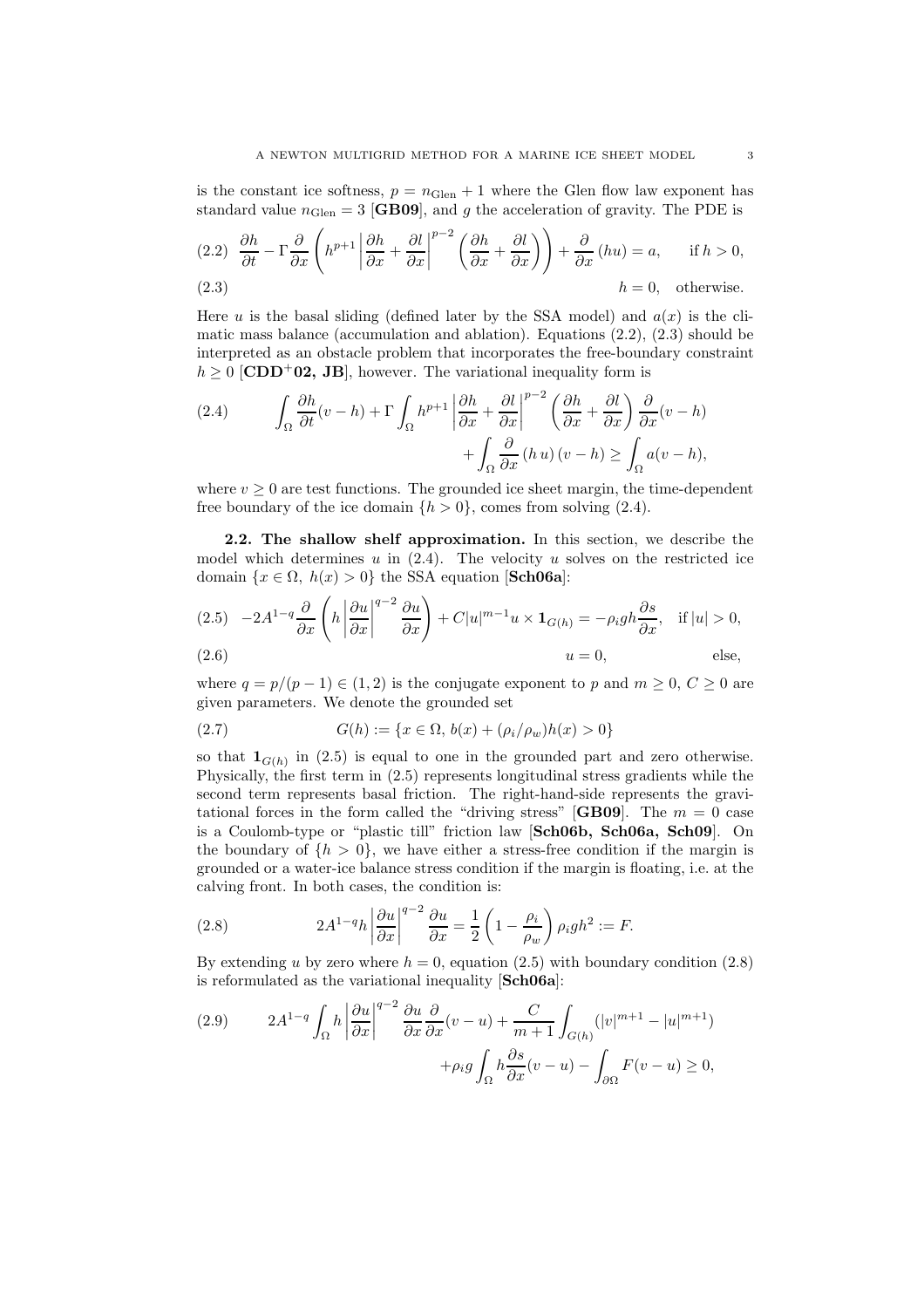where v is a test function. When  $m > 0$ , inequality (2.9) can be actually rewritten as a variational equality. Like  $(2.4)$ , variational inequality  $(2.9)$  is attractive since it does not involve the boundary of the ice domain  $\{h > 0\}$ .

#### 3. Approximations

3.1. Discretization in time. Variational inequality (2.4) derives from a nonlinear diffusion-advection equation  $(2.2)$ . It is expected to be advection-dominated where floating and diffusion-dominated where grounded. Operator splitting techniques [Glo03, chapter 2] for solving (2.4) are used to decouple the advection and diffusion operators. This first-order splitting corresponds to first solving without the diffusion and source terms, and then solving without advection.

Let  $N > 0$  and suppose  $[t_0, ..., t_{N+1}]$  is a time discretization of  $[0, T]$  with time steps  $\tau_n = t_{n+1} - t_n$ ,  $n = 0, 1, ..., N$ . Denote by  $h_n$  an approximation of  $h(t_n)$ . Assuming  $h_n$  is known for some n, the following three-step scheme describes how to compute  $h_{n+1}$ .

I. Find  $u_n$  that minimizes:

$$
\mathcal{J}_{SSA}(v) := \frac{2A^{1-q}}{q} \int_{\Omega} h_n \left| \frac{\partial v}{\partial x} \right|^q + \frac{C}{m+1} \int_{G(h_n)} |v|^{m+1} + \rho_i g \int_{\Omega} h_n \frac{\partial s_n}{\partial x} v - \int_{\partial \Omega} F v,
$$

where  $s_n = l_n + h_n$  and  $l_n$  is computed from (2.1) using  $h_n$ .

II. Find  $h_{n+\frac{1}{2}}$ , the solution at time  $t_{n+1}$  of the advection problem:

$$
\begin{cases} \frac{\partial h}{\partial t} + \frac{\partial}{\partial x} (hu_n) = 0, & \text{on } (t_n, t_{n+1}).\\ h(t_n) = h_n, \end{cases}
$$

III. Find  $h_{n+1} \geq 0$  that minimizes over all  $v \geq 0$ :

$$
\mathcal{J}_{SIA}(v) := \frac{1}{2\tau_n} \int_{\Omega} v^2 + \frac{\Gamma}{p} \int_{\Omega} (h_{n+\frac{1}{2}})^{p+2} \left| \frac{\partial v}{\partial x} + \frac{\partial l_{n+\frac{1}{2}}}{\partial x} \right|^p - \int_{\Omega} \left( \frac{h_{n+\frac{1}{2}}}{\tau_n} + a \right) v,
$$

where  $l_{n+\frac{1}{2}}$  is computed from  $(2.1)$  using  $h_{n+\frac{1}{2}}$ .

If  $G(h_n)$  has a positive measure then one can show that the functional  $\mathcal{J}_{SSA}$ is strictly convex and strongly-continuous in  $W^{1,q}(\Omega)$  and therefore lower-semicontinuous [Sch06b, Sch09]. However, coerciveness in the  $m > 0$  case would require  $h_n$  to be uniformly lower-bounded by a positive constant. The case  $m = 0$ , namely Coulomb friction, requires more hypotheses [Sch09]. As a consequence the well-posedness of the minimisation problem related to  $\mathcal{J}_{SSA}$  is not guaranteed since  $h_n$  might tend to zero. One can show that  $\mathcal{J}_{SIA}$  is strictly convex, strongly continuous in  $\{v \in W^{1,p}(\Omega), v \ge 0\}$  and then lower-semi-continuous [JB]. However, since  $h_{n+\frac{1}{2}}$  is not uniformly lower-bounded, coerciveness and thus well-posedness of the minimisation problem are not guaranteed.

**3.2. Discretization in space.** Let  $M > 0$  be given, and suppose  $\Omega =$  $[x_0, ..., x_{M+1}]$  is a multilevel discretization that results from several successive local or global refinements applied to the initial interval  $[x_0, x_{M+1}]$ . Such a hierarchy is necessary to apply the Newton multigrid method which is used to solve the two minimisation problems (Steps I and III above). The transport problem (Step II) is solved using an upwind finite difference scheme.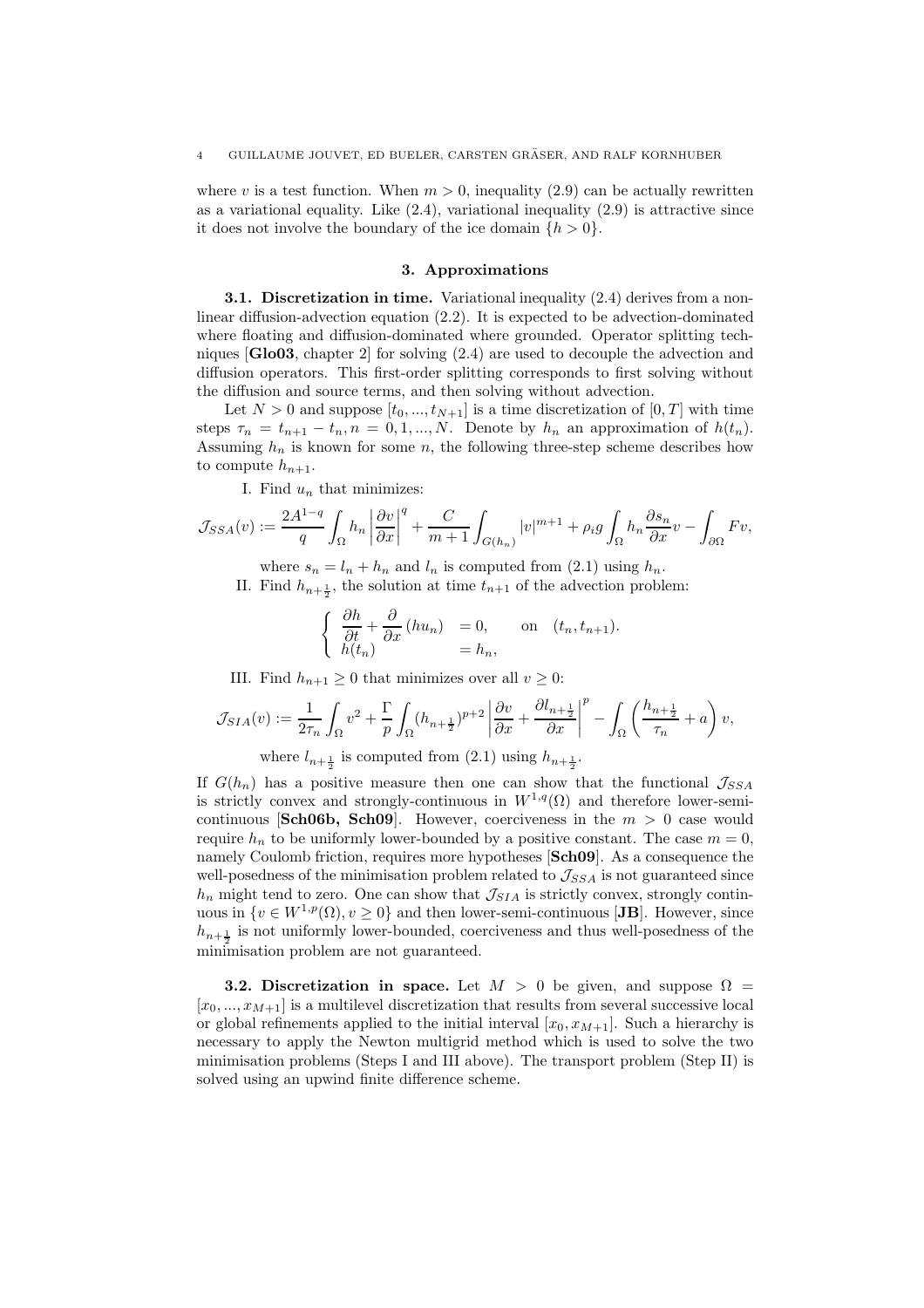The Ritz-Galerkin approximation of both of the minimization problems, in the standard continuous piecewise-linear finite element space, can be written

(3.1) find 
$$
\mathbf{u} \in \mathbb{R}^I
$$
 s.t.  $\mathcal{J}(\mathbf{u}) \leq \mathcal{J}(\mathbf{v}), \forall \mathbf{v} \in \mathbb{R}^I$ ,

where  $I \in \mathbb{N}$ . Here  $\mathcal{J} : \mathbb{R}^I \longrightarrow \mathbb{R} \cup \{+\infty\}$  is a strictly convex, coercive, lower semicontinuous, but not necessarily smooth, nonlinear functional. Indeed, the obstacle in (2.4) and the case  $m = 0$  in (2.9) lead to different nonsmooth terms in  $\mathcal{J}_{SIA}$ and  $\mathcal{J}_{SSA}$ , respectively. Also,  $\mathcal{J}_{SIA}$  and  $\mathcal{J}_{SSA}$  are coercive in the finite dimensional spaces since all norms are equivalent.

Since Newton-type methods require smoothness, we use a truncated method, closely-related to the primal dual active set approach [Kor94, Kor96, GK09], to solve problems  $(3.1)$ . Following the techniques that have been developed in  $[GK09,$ GSS09, Grä11 for linear and nonlinear obstacle problems, we use the Truncated Nonsmooth Newton MultiGrid (TNMMG) method, described next. By contrast, in [Sch06a] a regularisation parameter was introduced to deal with nonsmoothness for the approximation of the SSA when  $m = 0$ . Unfortunately, this approach might slow down the algebraic solver if the regularisation parameter is too small, or it might lead to a wrong solution if the parameter is too large.

Let  $\mathcal{F}: \mathbb{R}^I \to \mathbb{R}^I$  be a nonlinear Gauß-Seidel smoother. More precisely, for a given iterate  $\mathbf{u} \in \mathbb{R}^I$ ,  $\mathcal{F}(\mathbf{u})$  provides the correction such the new iterate  $\mathbf{u} + \mathcal{F}(\mathbf{u})$ minimizes successively  $\mathcal J$  in each coordinate direction. Each scalar minimisation can be achieved by an inexact method. In practise, we use a bisection method since it does not require any smoothness. The TNNMG method  $[Gr\ddot{a}11]$  then defines a sequence  $\mathbf{u}^{\nu}$  by the following three steps per iteration:

(3.2) 
$$
\mathbf{u}^{\nu + \frac{1}{3}} = \mathbf{u}^{\nu} + \mathcal{F}(\mathbf{u}^{\nu}),
$$

$$
(3.3) \quad \mathbf{u}^{\nu + \frac{2}{3}} = \mathbf{u}^{\nu + \frac{1}{3}} - (\mathcal{J}^{\prime\prime}(\mathbf{u}^{\nu + \frac{1}{3}})_{\mathcal{I},\mathcal{I}})^{-1} \mathcal{J}^{\prime}(\mathbf{u}^{\nu + \frac{1}{3}})_{\mathcal{I}},
$$

(3.4) 
$$
\mathbf{u}^{\nu+1} = \arg\min_{\mathbf{w}, \, \rho \in [0,1]} \{ \mathcal{J}(\mathbf{w}); \quad \mathbf{w} = \rho \mathbf{u}^{\nu+\frac{1}{3}} + (1-\rho) \mathcal{P}_{Dom(\mathcal{J})}(\mathbf{u}^{\nu+\frac{2}{3}}) \}
$$

where the active index set is denoted

(3.5) 
$$
\mathcal{I} = \mathcal{I}(\mathbf{v}) = \{i, \text{ the subdifferential } \partial \mathcal{J}(v_i) \text{ is single-valued}\}.
$$

Here  $(\cdot)_\mathcal{I}$  and  $(\cdot)_\mathcal{I}$ , denote the truncation of vectors and matrices, respectively, to the index set  $\mathcal{I}$ ; i.e. the *i*-th entry (and also the *i*-th column in the matrix case) is set to zero if i is not in I. Also,  $\mathcal{P}_{Dom(\mathcal{J})}$  denotes the projection onto the convex set  $Dom(\mathcal{J}) = {\mathbf{u}, \mathcal{J}(\mathbf{u}) < +\infty}.$ 

Step (3.2) acts as a smoother of all nonlinearities. In particular, this step allows the set of active nodes  $\mathcal{I}(v)$  to be modified. Step (3.3) consists of a Newton correction that applies in the smooth coordinate directions only. The set of active nodes  $\mathcal{I}(v)$  is fixed during this step. Since the matrix  $\mathcal{J}''(u^{\nu+\frac{1}{2}})_{\mathcal{I},\mathcal{I}}$  is symmetric and positive definite on the subspace  $\{u \in \mathbb{R}^I, u_i = 0 \text{ if } i \notin \mathcal{I}(v)\}\$  we apply a linear multigrid method for the inversion of  $\mathcal{J}''(\mathbf{u}^{\nu+\frac{1}{2}})_{\mathcal{I},\mathcal{I}}$ . More precisely, we implement a V-cycle type multigrid solver combined with a linear Gauß-Seidel smoother with 3 pre- and post-smoothing steps [Hac85]. Since the Newton correction (3.3) might act beyond the convex set  $Dom(\mathcal{J})$ , the third projection step (3.4) is constrains the Newton correction to remain in  $Dom(\mathcal{J})$ . Since the projected correction is not assured to have a lower energy than  $\mathbf{u}^{\nu+\frac{1}{3}}$ , a damping parameter  $\rho$  guarantees the monotonicity and the global convergence of the method  $[Gr\ddot{a}11]$ .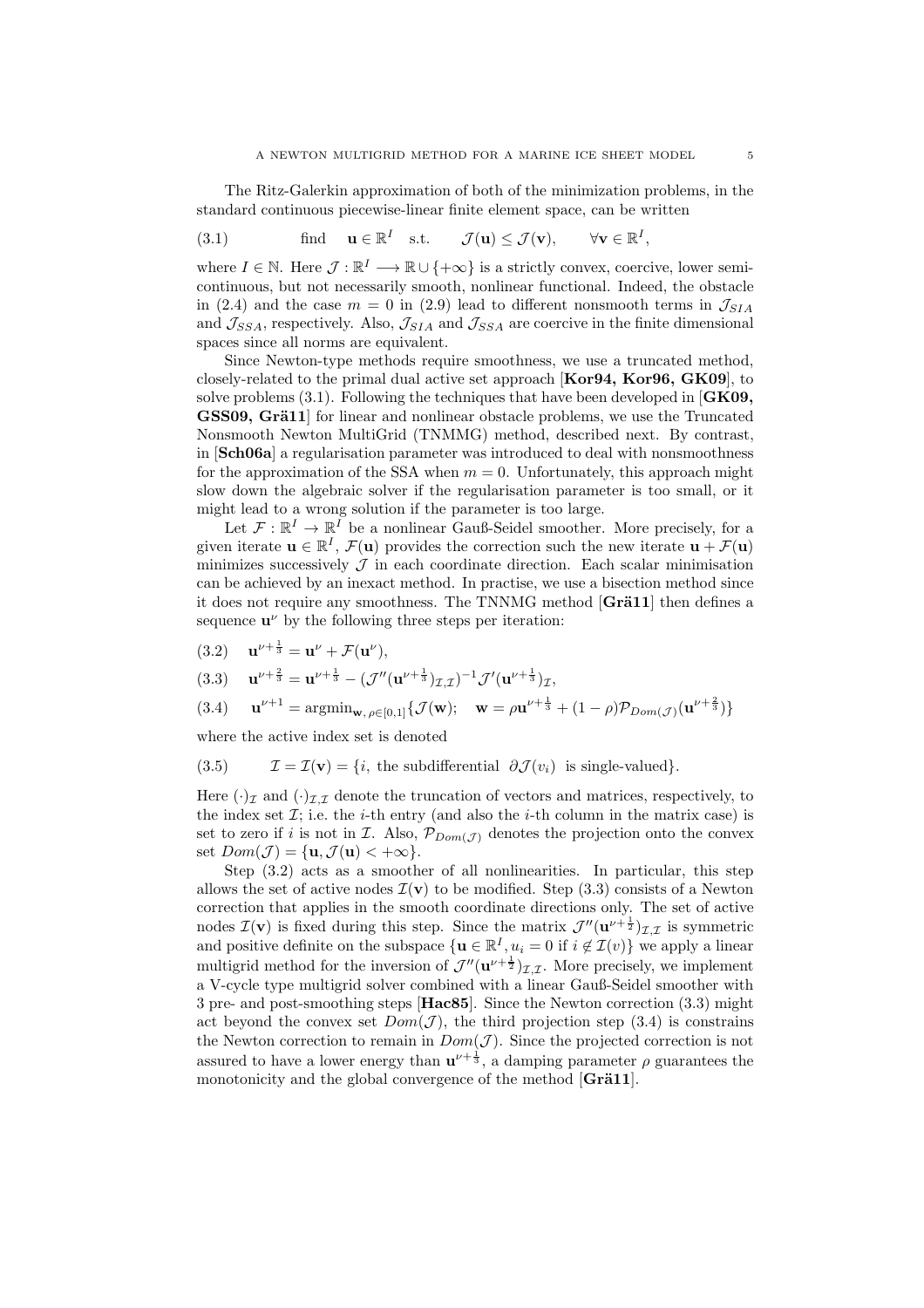The implementation is based on the code  $DUNE$  (http://www.dune-project.org/) and its module *Dune-Tnnmg* [GSS09].

#### 4. Numerical results

We consider the polynomial bedrock over the domain  $\Omega = [-1000, 1000]$  km shown in Fig. 2. We initialize the ice geometry by a ten meter thick layer of ice (grounded and floating) on  $\Omega$  and we apply a constant-in-time mass balance defined  $a(x) = -1$  m y<sup>-1</sup> if  $x < -500$  km and  $a = 0.3$  m y<sup>-1</sup> elsewhere. We run our model until reaching a steady state shape. On the left-hand-side of the domain Ω, the chosen mass balance with an ablation area allows a free grounded margin to form, while there is an ice-water cliff on the right boundary of  $\Omega$ . We use of the following parameters:  $\rho_i = 900 \text{ kg m}^{-3}$ ,  $\rho_w = 1000 \text{ kg m}^{-3}$ ,  $g = 9.81$ m s<sup>-2</sup> and  $A = 4.6416 \times 10^{-24}$  Pa<sup>-3</sup> s<sup>-1</sup>. Two experiments are performed using different sliding parameterizations: (a)  $m = 1/3$  and  $C = 7.624 \times 10^6$  Pa m<sup>-1/3</sup>  $s^{1/3}$  and (b)  $m = 0$  and  $C = 10^5$  Pa. Experiment (a) involves a power-type sliding law like in  $[\text{Sch}07, \text{PSP}^+12]$  while experiment (b) involves a Coulomb-type law [Sch06b, Sch09].

The domain  $\Omega$  is uniformly meshed at a resolution of  $\sim$  15 km and adaptively refined 5 km around the grounding line to a resolution of  $\sim$  0.1 km in order to capture the high gradients of the solution expected in this area  $[PSP^+12]$ . Since we use an upwind finite difference scheme to solve the mass conservation equation, each time step is updated such that the CFL number never exceeds one. In practise, we start with a time step of 5 years, however, this time step decreases as low as  $\sim 0.1$  year because of this stability criterion.

Fig. 2 displays the steady state shapes of our model with the corresponding SIA and SSA velocities for both sliding parameterizations. Both shapes were found after  $\sim$  10000 years. The results lead to the following physical observations. First, as expected the SIA velocities are dominant in the ice sheet part while the SSA velocities are much larger in the ice shelf area for both sliding parameterizations. Second, power-law-type sliding allows SSA velocities to be nonzero everywhere, while Coulomb-type sliding allows nonzero SSA velocities only in the transition and floating areas. Third, the power-type sliding law induces a steeper gradient in surface elevation at the grounding line position compared to the Coulomb-type law. This geometric difference arises because, in the power law case, the basal shear stress can rise with increasing sliding velocity as the grounding line is approached from the grounded side, so as to balance higher driving stress from a steeper surface gradient. In the Coulomb case, by contrast, the basal stress is limited to the prescribed yield stress (i.e.  $C = 10^5$  Pa in experiment (b)).

From a numerical point of view, the TNNMG method turns out to be a valuable tool to solve the two minimisation problems related to the SIA and the SSA. Indeed, Newton-type methods do not directly apply since  $\mathcal{J}_{SIA}$  is nonsmooth because of the obstacle while  $\mathcal{J}_{SSA}$  is nonsmooth in the  $m = 0$  (Coulomb sliding) case. The TNNMG method based on truncation is expected to be faster than a classical regularized solver [Sch06b] since the truncated system in (3.3) is smaller, and an experimental comparison in the  $m = 0$  case shows that TNMMG is  $\sim 12\%$  faster compared to a Newton multigrid method with regularized nonsmooth parts. Of course, TNNMG does not depend on arbitrary regularisation parameters. Note that the TNNMG method converges quadratically in the iterations (3.2)-(3.4) and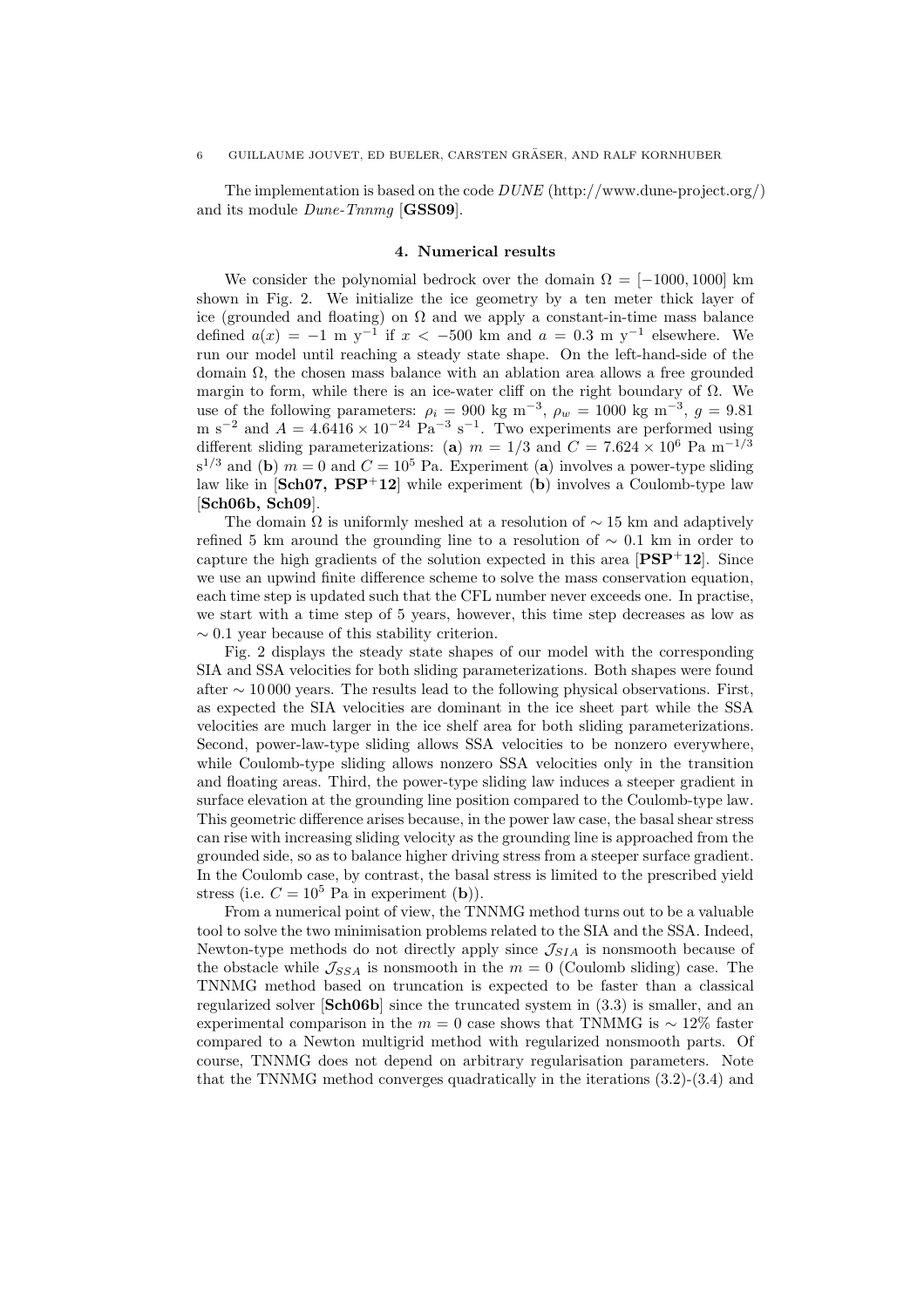linearly when skipping the Newton correction (3.3), i.e. when applying a single Gauß-Seidel method. For instance, in our example the TNNMG method used only 13 iterations were needed against more than 500 for a single Gauß-Seidel method to compute one SSA velocity field with the same accuracy. It took around 10 minutes (CPU time) on a single 3.30GHz processor to compute the 15 000 time steps necessary to reach the steady state shape of the experiment (b). The CPU times for minimizing  $\mathcal{J}_{SIA}$  and  $\mathcal{J}_{SSA}$  were comparable while the time to compute the advection problem (Step II) was negligible.



FIGURE 2. Steady state shapes of a two-dimensional idealized system ice sheet/shelf for  $(a; left)$  a power-type sliding law  $(b; right)$ a Coulomb-type sliding law. SIA and SSA velocities are displayed with dashed and dotted lines, respectively.

Combining a Newton correction, a truncation procedure to treat nonsmoothness, and a linear multigrid solver provides a fast and robust solver for variational inequality problems (2.4) and (2.9). The TNNMG method can be easily extended to three-dimensional ice sheet and ice shelf models. However, grid refinements around the grounding line, and numerical techniques to solve the mass conservation equation, require more attention. These issues will be addressed in future work.

## References

| $\vert$ BB09 $\vert$ | E. Bueler and J. Brown, <i>Shallow shelf approximation as a "sliding law" in a ther-</i><br>momechanically coupled ice sheet model, Journal of Geophysical Research - Earth             |
|----------------------|-----------------------------------------------------------------------------------------------------------------------------------------------------------------------------------------|
|                      | Surface 114 (2009), no. F3, F03008+.                                                                                                                                                    |
| $[CDD+02]$           | N. Calvo, J. I. Díaz, J. Durany, E. Schiavi, and C. Vázquez, On a doubly nonlinear                                                                                                      |
|                      | parabolic obstacle problem modelling ice sheet dynamics, SIAM Journal on Applied                                                                                                        |
|                      | Mathematics 63 (2002), no. 2, 683–707 (electronic). MR MR1951955 (2004g:86019)                                                                                                          |
| $[DODF+09]$          | G. Durand, O. Gagliardini, B. De Fleurian, T. Zwinger, and E. Le Meur, <i>Marine</i>                                                                                                    |
|                      | <i>ice sheet dynamics: Hysteresis and neutral equilibrium</i> , Journal of Geophysical                                                                                                  |
|                      | Research 114 (2009).                                                                                                                                                                    |
| [DPF11]              | D. Docquier, L. Perichon, and Pattyn F., Representing grounding line dynamics in<br>numerical ice sheet models: Recent advances and outlook, Surveys in Geophysics                      |
|                      | <b>32</b> (2011), 417-435.                                                                                                                                                              |
| [ $GB09$ ]           | R. Greve and H. Blatter, <i>Dynamics of ice sheets and glaciers</i> , Springer Verlag,                                                                                                  |
|                      | 2009.                                                                                                                                                                                   |
| [GHS09]              | D. Goldberg, D. M. Holland, and C. Schoof, <i>Grounding line movement and ice</i><br>shelf buttressing in marine ice sheets, Journal of Geophysical Research 114 (2009),<br>no. F04026. |